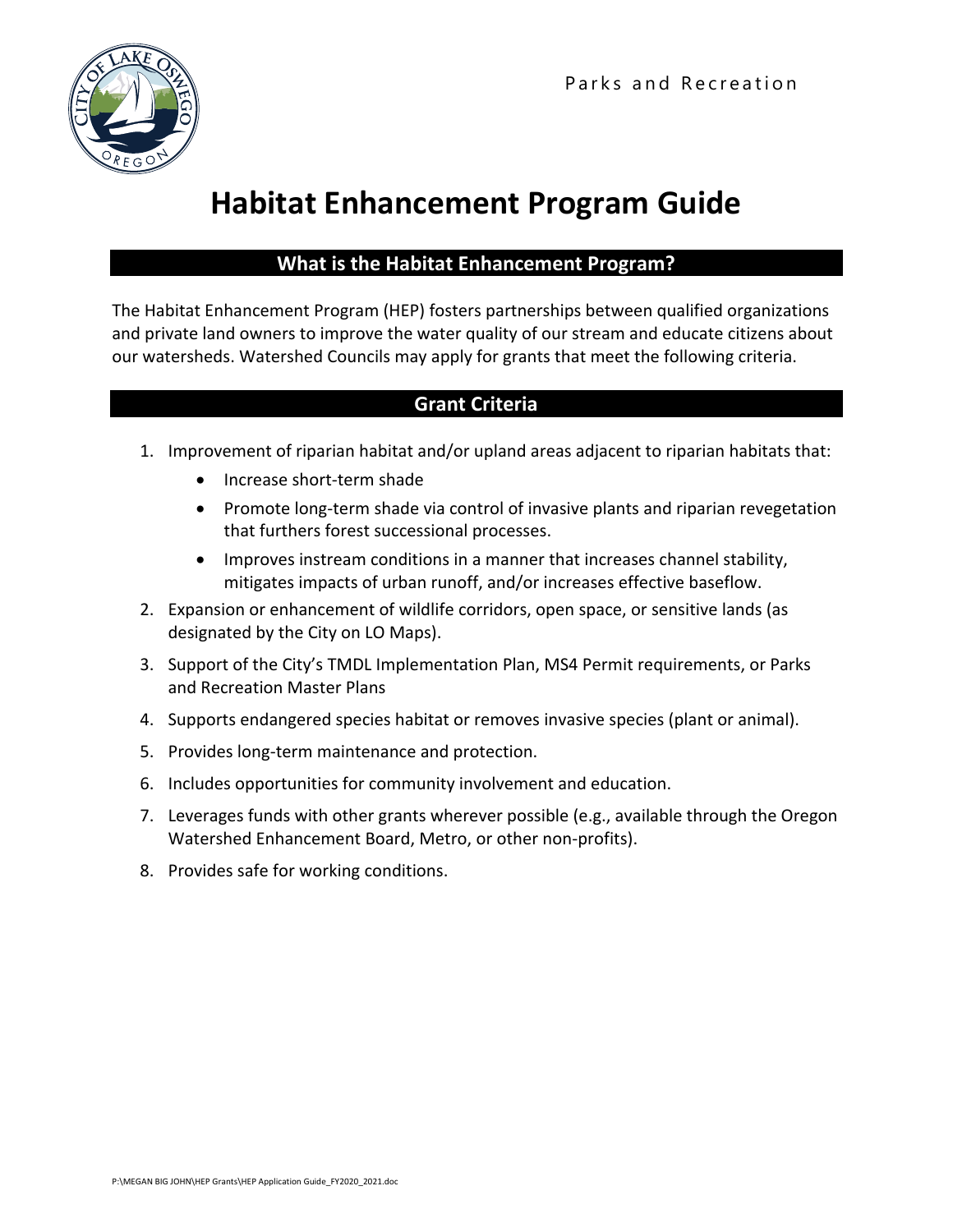## **Budget**

*Records Retention: Copies of all receipts, invoices or supporting documentation for costs charged to an City of Lake Oswego HEP grant must be retained by the Grantee for five (5) years (from the project completion date) and provided to the City upon request.* 

## **Budget Categories:**

- **Salaries** ‐ For monitoring, volunteer, watershed, and outreach coordinators, project manager, crew leader, employee time spent operating equipment, GIS technician, and monitoring technician. Show the estimated number of hours, the cost per hour and the position title for all staff assigned to the project.
- **Contracted Services** This budget category includes labor, supplies and materials, and travel associated with hiring consultants, construction firms, or other outside firms. Remember to place match or reimbursement for partner agencies or collaborators here. (Refer to Match Guidelines below).

Do NOT lump all contract costs into one row. Contract costs should be broken out and should match the scope of work described in the application.

> o Mobilization o Log loading/hauling o Pond construction

o Planting o Engineering o Log placement

The following are examples of eligible contracted services:

- o Contracted project management
- o Seeding
- o Excavation
- o Mowing/herbicide application
- o Technical Assistance
- o Culvert replacement/installation
- o Work crew labor
- o Invasive species control
- o Tech assistant biologist o Tech assistant engineer

o Tech assistant hydrologist

- o Bridge work for pedestrian trails
- o Landowners performing work for the grant and any landowner equipment time (Match category only)
- o Tech assistant geologist
- Contracted Services not allowed: This is not a complete list.
	- o Costs associated with portable items that are purchased and intended to reside with the
		- landowner after the grant is complete
	- o General website development
	- o Audit and Tax preparation costs
	- o General IT support
- **Materials and Supplies**  (Consumable items or purchased small equipment, such as shovels or gloves, used during the course of the project).

Indicate the number of units and the unit cost, wherever appropriate.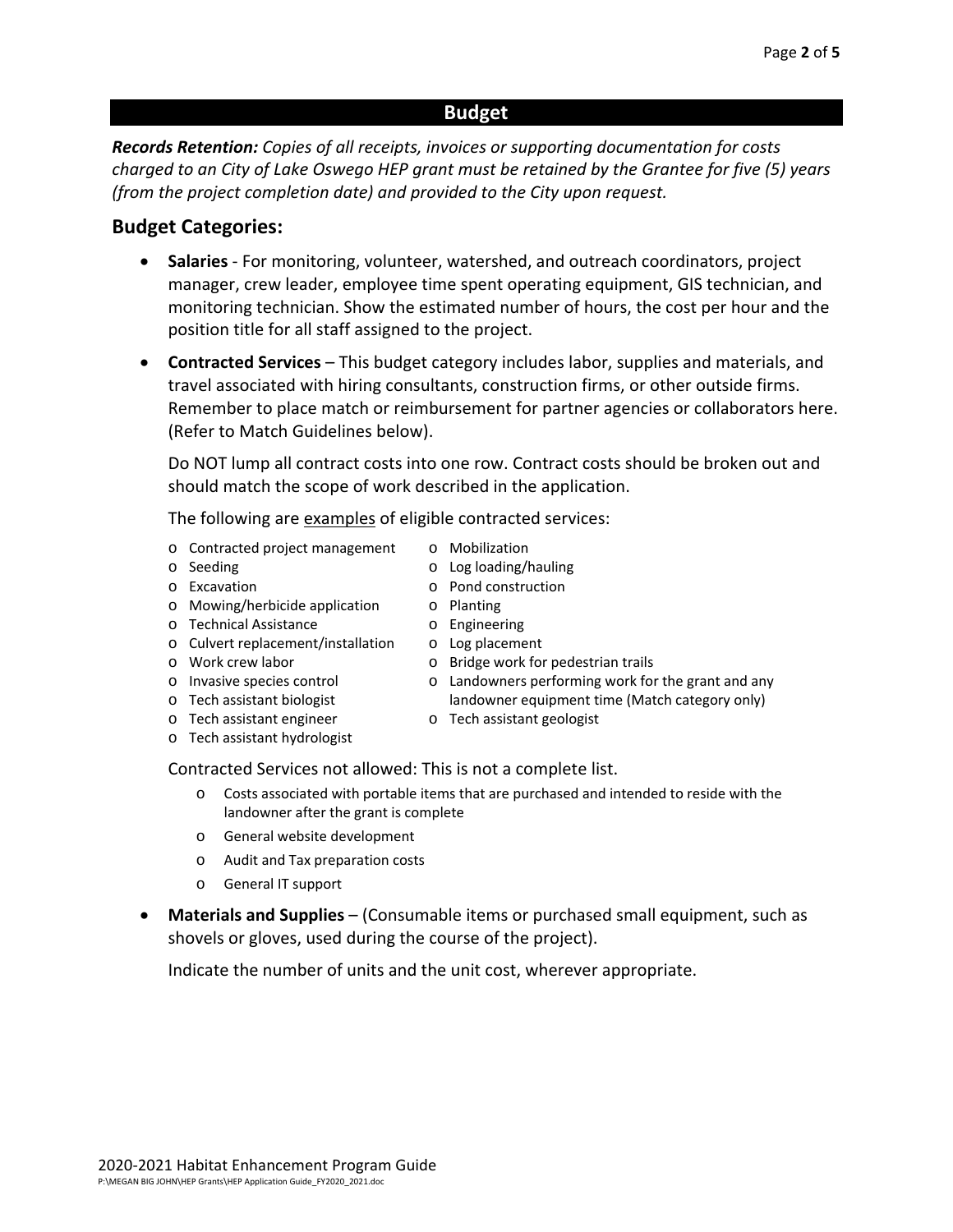The following are examples of eligible materials and supplies:

- o Herbicides, pesticides
- o Sand, gravel
- o Tree protectors
- o Plants, shrubs, trees
- o Direct mail/postage (purchased solely for the project)
- o Grass seed
- o Waders and wading boots and their repair (that will be used by multiple people) $1$
- o Ground cover fabric
- o Gas/oil for grantee‐owned equipment
- o Lumber
- o Rocks, boulders, logs, root wads
- o Tools and Portable equipment (such as cameras, weed trimmers, GPS unit, or chain saw, monitoring supplies, first aid kits and refills, work gloves<sup>1</sup>, shovels<sup>1</sup>, safety gear (hard hat, safety vest), miscellaneous tools/hardware<sup>1</sup>) up to 3% of the grant request \*
- o Mulch, bark dust
- o Office supplies purchased solely for the grant (e.g. write-in-the-rain paper)
- **\*** Portable equipment and tools cannot be greater than 3% of grant amount.
- **1** These items will not be reimbursed if purchased by a contractor.

Materials and supplies not allowed:

- o General office supplies (e.g. paper, pens, toner, office furniture, etc.)
- o Donations, gifts, prizes, flower bouquets, greeting cards.
- **Equipment** Does not include equipment operator expenses, interest expense, or donated items. Includes equipment rental and insurance if equipment is operated by the applicant.
- **Travel** Includes costs getting to and from project location (using the most direct route) for staff at government rate except when using motorcycles or mopeds. Estimate mileage in the "Unit Number" Column.

The Grantee must hold a valid, current driver's license for the class of vehicle to be driven and carry automobile liability insurance.

- **Effectiveness Monitoring** Effectiveness monitoring involves gathering data to determine whether the project is improving the area as expected.
	- o Regular and ongoing control of invasive weeds.
	- o Regular and ongoing control of damage to area.
	- o Measurement of [plant survivability and diversity.
- **Indirect Costs** Indirect costs are overhead or administrative costs that cannot be readily identified to a specific project or function. Amount of indirect costs should be in proportion to the grant requested.

Examples of Indirect Costs:

- o Staff or contracted bookkeeping, accounting, clerical and financial services audit services, tax preparation, tax/corporate filing fees, and administrative personnel.
- o Rent, utilities, property insurance, janitorial.
- o Communication, telephone, internet, cell phone.
- o General office supplies, paper, folders, toner, and related items.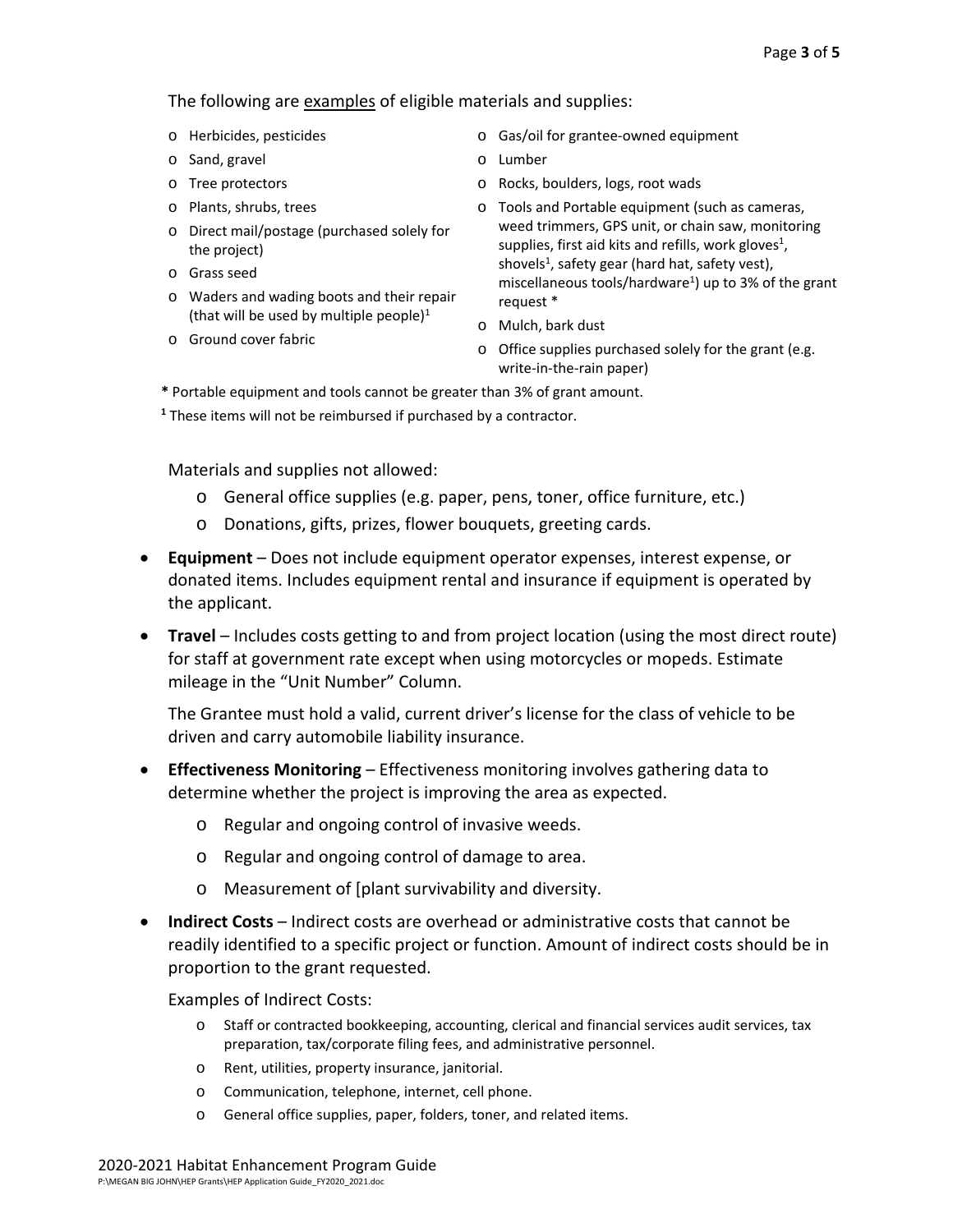- o Copying and printing costs associated with grant administration.
- o Banking and fiscal transaction fees.
- o Grantees insurance in proportion to the grant requested (risk, bonding, liability, D/O, and other).
- o Technology (computer, IT service, maintenance, software, etc.).
- o Postage
- o Costs associated with the ownership of equipment (excluding passenger vehicles), and insurance.
- o Contracted Grant Administration

#### Indirect costs not allowed:

- o Overdrafts, late fees, finance charges, penalties and interest (accountability of public funds).
- o Vehicle insurance (covered by mileage reimbursement rate).
- o Staff or contractor time preparing subcontracts for the project such as RFP development, bid tours, questions from bidders, selecting contractor, etc.
- **Contingencies** Unforeseen events or costs.
- **Other** Items that do not fit in the other budget categories.

Examples of costs appropriate for this budget category.

- o Project‐specific printing costs.
- o Storage facility rental required for the project.
- o Project permitting and regulatory agency fees.
- o Event refreshments (agenda and sign‐in sheets required).
- o Grantee‐owned equipment repair (chainsaws, weed eaters, augers, mowers, spray equipment, etc.) if repair occurs because of the project.
- o Insurance costs specifically required for the project but which are above normal insurance costs.

#### Not allowed:

- o Individual's license or permit such as pesticide application license, or Oregon engineering stamp.
- o Repair of rented commercial equipment.
- o General office rent.
- o Utilities, Janitorial, Yard Maintenance, Copier Lease, PO Box Rent.
- o Insurance (workers comp insurance is a payroll cost and belongs in Salaries).
- o Banking fees, Payroll Service fees, Business license fees, Dues.

## **Match Guidance**

City of Lake Oswego match requirements are as follows:

- **Eligible Match**
	- o Cash and in‐kind resources dedicated specifically for the project and which are integral to the successful completion of the project and align with the proposed criteria.

Applicant must provide proof that the matching funds are secured at the time of application by attaching signed agreements, or e‐mails that specifically state the nature of the match (cash or in‐kind) and the dollar value to the grant amount requested.